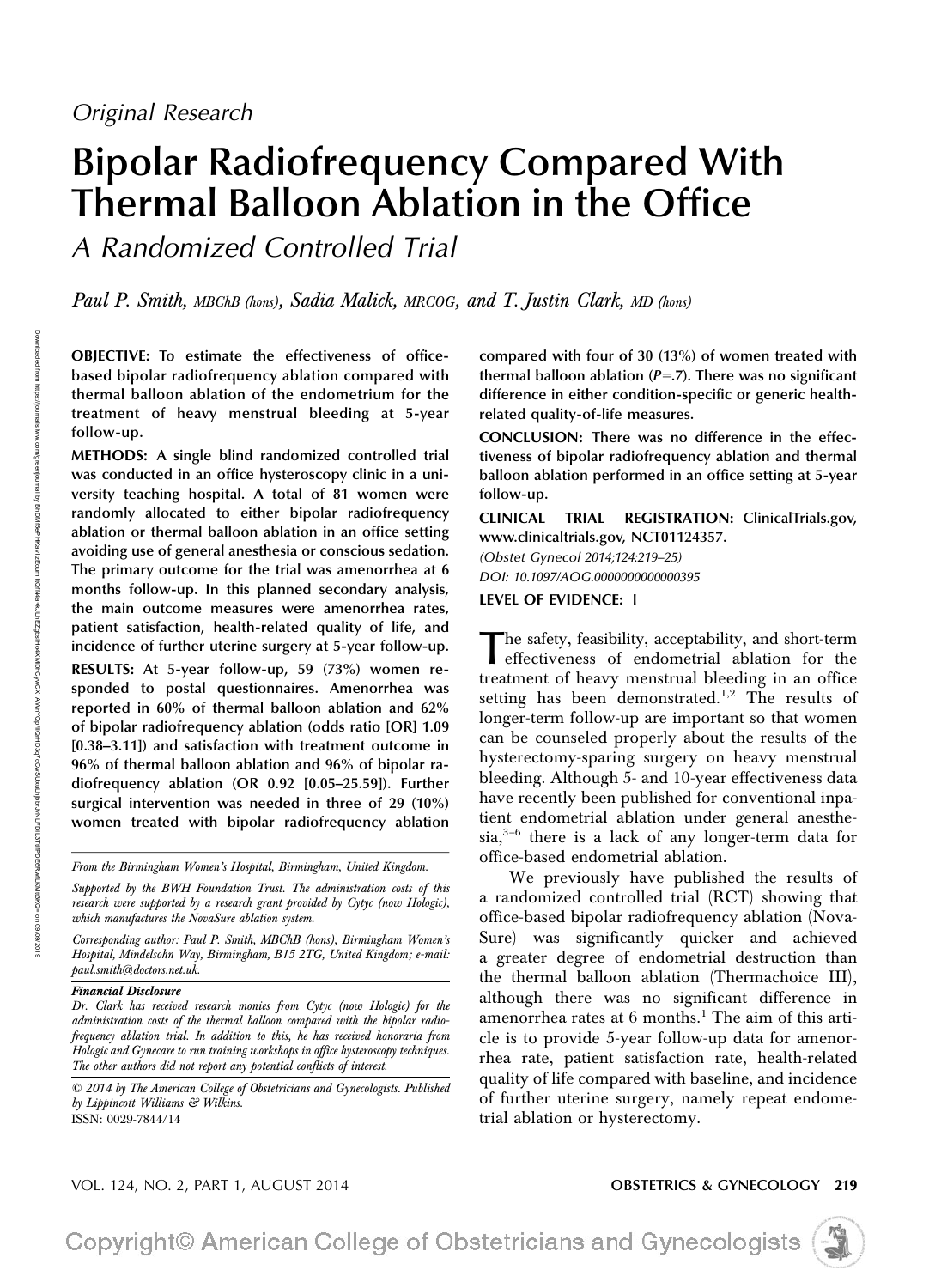A single-blinded, parallel-group RCT comparing bipolar radiofrequency ablation with thermal balloon ablation for the treatment of heavy menstrual bleeding in the office setting was conducted at the Birmingham Women's Hospital Foundation Trust between May 2006 and October 2007. To be included in the trial, women needed to have heavy menstrual bleeding that affected their quality of life and opt for ablative treatment in the office setting. Women were excluded if they had pathology that distorted the uterine cavity, previous classical cesarean delivery or myomectomy, were younger than 25 years, were perimenopausal (defined as follicle-stimulating hormone level of 40 international unit/L or greater), or there was suspicion of genital tract infection. Endometrial sampling was performed before the procedure to rule malignant and premalignant causes for bleeding. All participating women gave written informed consent. This trial was registered on [clinicaltrials.gov](http://clinicaltrials.gov) (identifier: NCT01124357). The National Research Ethics Service, UK, granted ethical approval (identifier: 06/q2709/34). Research and development approval was sought and granted at Birmingham Women's Hospital Community Trust.

Women were allocated in a one-to-one ratio to either of the interventions through a telephone-based system managed by the University of Birmingham Clinical Trials Unit. The randomization blocks were kept centrally in the Birmingham Clinical Trials Unit and block sizes varied so that the allocation could not be deduced prerandomization. Blocks were stratified by age (younger than 40 years or 40 years or older) and uterine cavity length (8 cm or less or greater than 8 cm) to ensure we achieved balance between groups for these variables. Uterine cavity length was chosen because it could influence the area ablated and age was chosen because of its association with an ensuing menopause. The allocated ablative technologies were performed according to the manufacturer's instructions using a standard departmental protocol for office endometrial ablation, which has been previously  $described.<sup>1</sup>$ 

The primary outcome was the proportion of women with amenorrhea. This was assessed using the following Likert scale: "How would you describe your menstrual periods?": "no bleeding," "spotting or discharge only," "light bleeding," "moderate bleeding," or "heavy bleeding." Satisfaction with treatment was also measured using a Likert scale using the following response categories: "Compared with before treatment, would you say that your heavy menstrual

bleeding is: 'much better,' 'a little better,' 'same,' or 'worse.'" Similar scales were using for dysmenorrhea and premenstrual syndrome.

General health-related quality of life was measured using the EuroQoL-5D scale (best possible score was 1 for utility and 100 for the health thermometer).7,8 Sexual function was measured using the sexual activity questionnaire (on a scale from 0 to 18 for pleasure and 0 to 6 for discomfort $)^{9,10}$  with higher scores indicating more pleasure and less discomfort. Disease-specific quality of life was measured using the menorrhagia multiattribute utility assessment score  $(Shaw score)^{11}$  and the menorrhagia outcomes questionnaire.<sup>12</sup> The menorrhagia multiattribute utility assessment score gives a maximum score of 100, which indicates no problems with the monthly cycle. For the menorrhagia outcomes questionnaire, the lower the score, the better; no baseline measurement was taken and the results were standardized to a mean of 50 as recommended by the author. Direct enquiry was made regarding further medical or surgical intervention for menstrual problems.

Data were collected using postal questionnaires, which were posted to women at 3, 6, 12, and 60 months follow-up. In cases in which there was no reply, a second questionnaire was sent. If there was still no reply, the women were phoned and a third questionnaire sent with their permission.

The sample size for this trial was originally chosen to give statistical power to detect a clinically important difference in the primary measure of amenorrhea at 6 months follow-up and has been previously described.<sup>1</sup> Analysis was performed by intention-to-treat. For the purpose of analysis, all women who had undergone hysterectomy were considered to have amenorrhea, although a sensitivity analysis was performed in which they were considered not to have amenorrhea. Furthermore, women with hysterectomies were excluded from the comparison of age between ablation groups because the relationship between age and menopause was no longer relevant. Logistic regression was used for the dichotomous outcomes amenorrhea, reduction in bleeding, dysmenorrhea, premenstrual syndrome, and further intervention rates. Odds ratios and 95% confidence intervals were derived with a  $\chi^2$  test used to assess statistical significance. Because data were not normally distributed, medians and interquartile ranges were calculated for the EuroQoL-5D, health thermometer, menorrhagia multiattribute utility assessment, menorrhagia outcomes questionnaire, and sexual activity questionnaire. A Mann-Whitney Utest

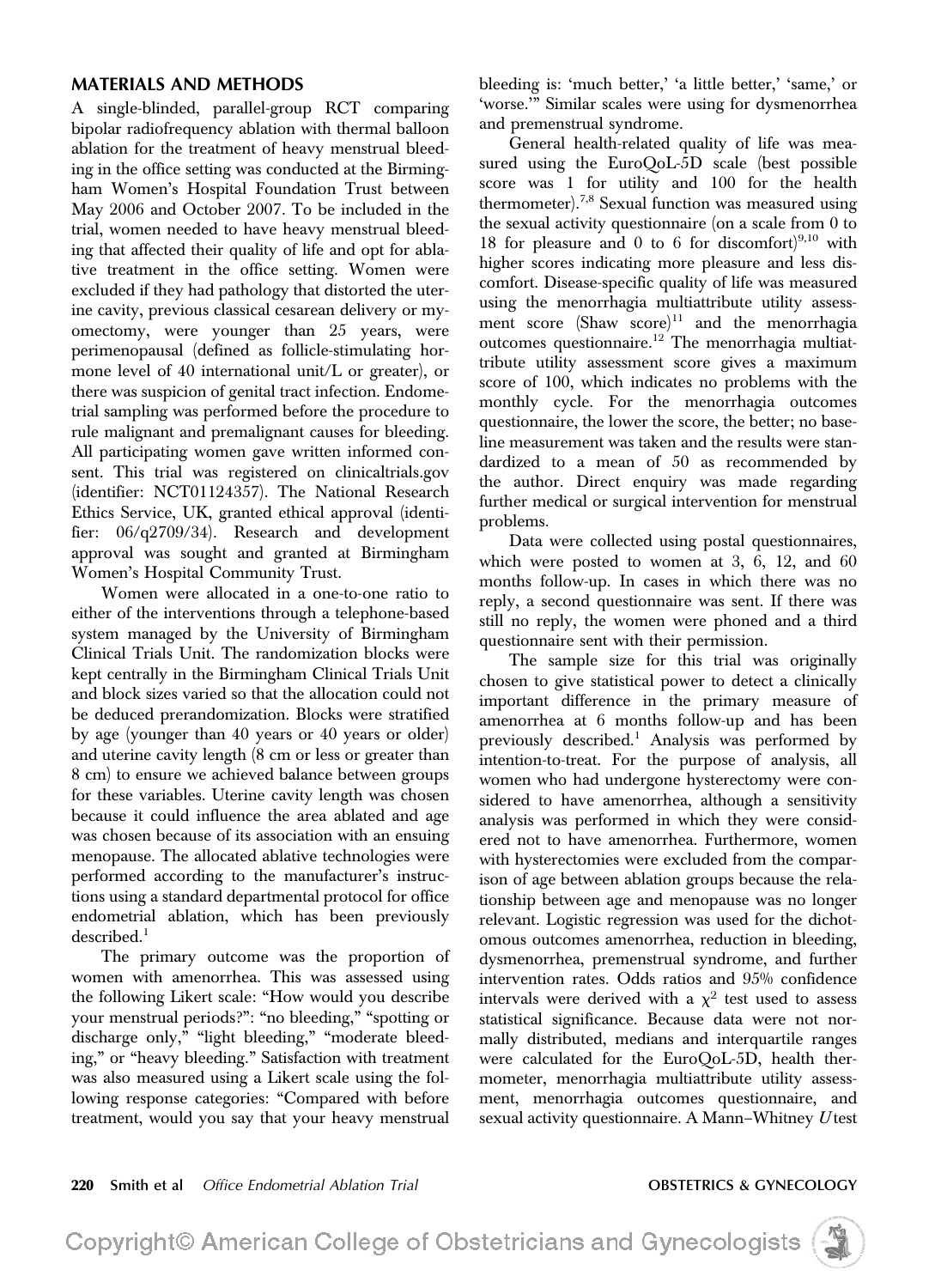was used to assess statistical significance. All analyses were carried out using SPSS 21.

RESULTS Between May 2006 to October 2007, 39 women were randomized to thermal balloon ablation and 42 women were randomized to bipolar radiofrequency ablation (Fig. 1). At 5-year follow-up, 59 (73%) women responded to postal questionnaires. There were 29 (69%) women who responded in the bipolar radiofrequency group compared with 30 (77%) who responded in the thermal balloon ablation group. The baseline characteristics were comparable between the two groups, although there was a mean 2.2-year gap between those treated with thermal balloon ablation compared with bipolar radiofrequency ablation (49.2 compared with 47.0 years; Table 1). There was no significant difference in baseline characteristics between the women who returned the questionnaires compared with those who did not.

Over the 5-year follow-up there was an increase in rates of amenorrhea for both treatment groups (Table 2). At 3, 6, and 12 months follow-up, there were higher amenorrhea rates in the bipolar radiofrequency ablation group, but this was clinically significant only at the 12-month follow-up. However, this difference in amenorrhea rate did not persist at the 5 year follow-up (bipolar radiofrequency ablation 18 of 29 [62%] compared with thermal balloon ablation 18 of 30 [60%]; odds ratio [OR] 1.09, 95% confidence interval [CI] 0.38–3.11). Similarly, no difference in amenorrhea was observed when an adjusted OR was calculated to account for the age difference noted in respondents and the possible effects of menopause on the results (OR 1.39, 95% CI 0.42–4.62). Of the women who returned questionnaires at 12 months, 45 (90%) returned questionnaires at 5 years. A further sensitivity analysis was performed to check for a response bias by presuming that those who did not return the questionnaires at 5 years had the same symptoms as they did at 12 months (OR 1.21 [0.43– 3.42]). For the purpose of these analyses, women who had hysterectomy were considered to be amenorrheic. A sensitivity analysis was performed in which those women with hysterectomy were considered not to have amenorrhea (OR 1.22 [0.44–3.40];  $P=$ .7).

At 5-year follow-up, there were three of 29 (10%) women treated with bipolar radiofrequency ablation who had undergone hysterectomy compared with four of 30 (13.3%) women treated with thermal balloon ablation  $(P=0.7)$ . Two of the four women treated with thermal balloon ablation who ultimately had a hysterectomy had also undergone a repeat thermal balloon ablation procedure in the interim. Indications for hysterectomy in those who had thermal balloon ablation included complex hyperplasia  $(n=1)$  on biopsy and persistent heavy menstrual bleeding  $(n=3)$ . Indications for



VOL. 124, NO. 2, PART 1, AUGUST 2014 Smith et al Office Endometrial Ablation Trial 221

Copyright© American College of Obstetricians and Gynecologists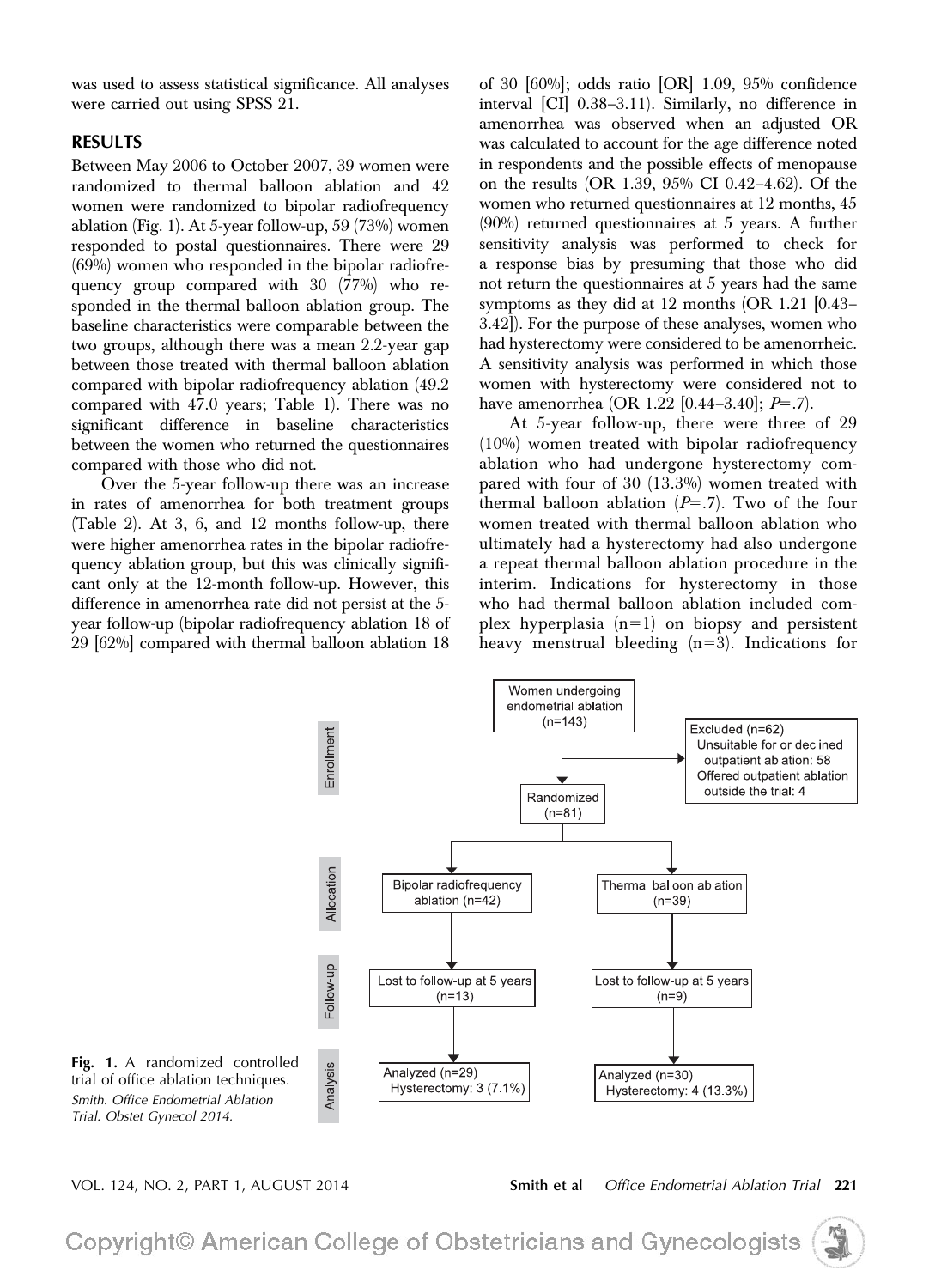| Characteristic            | <b>Thermal</b><br><b>Balloon</b><br>$(n=30)$ | <b>Bipolar</b><br>Radiofrequency<br>$(n=29)$ | P   |
|---------------------------|----------------------------------------------|----------------------------------------------|-----|
| Age at 5-y follow-up*     | $49.2 \pm 4.6$                               | $47.0 \pm 4.4$                               | NS. |
|                           | 41, 59                                       | 35, 55                                       |     |
| Parity                    | $2.5 \pm 1.2$                                | $2.7 \pm 1.2$                                | NS. |
|                           | 0, 6                                         | 1, 5                                         |     |
| Cesarean delivery         | 5(17)                                        | 6(21)                                        | NS  |
| $BM$ (kg/m <sup>2</sup> ) | $29.3 \pm 6.6$                               | $29.7 \pm 5.9$                               | NS  |
| Follicle-stimulating      | $7.2 \pm 6.4$                                | $5.7 \pm 5.0$                                | NS  |
| hormone                   |                                              |                                              |     |
| <i>(international</i>     |                                              |                                              |     |
| units/L)                  |                                              |                                              |     |
|                           | 2.1, 31.4                                    | 1.5, 26.4                                    |     |
| Uterine cavity length     | $8.6 \pm 1.2$                                | $8.1 \pm 0.6$                                | NS  |
| (cm)                      |                                              |                                              |     |
|                           | 6, 11                                        | 7, 9.5                                       |     |
| Uterine axis              |                                              |                                              |     |
| Anteflexed                | 22 (73)                                      | 23 (82)                                      | NS  |
| Retroflexed               | 8(27)                                        | 5(18)                                        | NS  |
| Axial                     | $\Omega$                                     | 0                                            | NS  |
| Endometrium               |                                              |                                              |     |
| Proliferative             | 12 (40)                                      | 9(32)                                        | NS  |
| Secretory                 | 9(30)                                        | 10(35)                                       | NS  |
| Menstrual                 | 8(27)                                        | 9(32)                                        | NS  |
| Atrophic                  | 1(3)                                         | 0(0)                                         | NS  |
| Dysmenorrhea              | 25(83)                                       | 21 (75)                                      | NS  |
| Premenstrual syndrome     | 21 (70)                                      | 22 (79)                                      | NS  |

Table 1. Baseline Characteristics of Those Followed Up for 5 Years

SD, standard deviation; NS, not significant; BMI, body mass index. Data are mean $\pm$ standard deviation, (minimum, maximum), or n

(%) unless otherwise specified. \* Does not include the age of those who had hysterectomy  $(P > .05)$ .

hysterectomy in those who had bipolar radiofrequency ablation included cyclical pelvic pain, offensive watery vaginal discharge, and persistent heavy menstrual bleeding (all  $n=1$ ).

Significant improvement in heavy menstrual bleeding, premenstrual syndrome, and dysmenorrhea symptoms were observed after both treatments throughout the 5-year follow-up period, but there was no evidence of difference between the groups (Table 3). At 5-year follow-up there was no significant change from baseline for generic health-related quality of life or sexual activity scores for either technique. The disease-specific health-related quality of life (multiattribute utility score) was significantly higher at all time points compared with baseline for both techniques, but there was no significant difference between techniques (Table 4).

DISCUSSION This secondary analysis of a RCT has shown that both bipolar radiofrequency ablation and thermal balloon ablation are equally effective at treating heavy menstrual bleeding, dysmenorrhea, and premenstrual syndrome and improving health-related quality of life 5 years after treatment. The 62% amenorrhea rate for bipolar radiofrequency ablation at 5 years reported in this trial is similar to longer-term follow-up rates previously reported for bipolar radiofrequency ablation performed under general anesthesia. $3,6$  However, the 60% rate of amenorrhea for thermal balloon ablation was almost double that of other studies in which rates of 29-32% have been reported.<sup>3,13</sup> This improvement in thermal balloon ablation may be explained in part by our use of a newer model in contrast to earlier studies that have used the previous, now no longer available, model, which did not distribute heat so evenly throughout the balloon. The only other RCT comparing bipolar radiofrequency ablation and thermal balloon ablation was conducted under general anesthesia and used the older thermal balloon

Table 2. The Effect of Office Radiofrequency and Thermal Balloon Ablation of the Endometrium on Rates of Amenorrhea

| <b>Time Point</b>   | <b>Thermal Balloon</b> | <b>Bipolar Radiofrequency</b> | P          | OR (95% CI)          |
|---------------------|------------------------|-------------------------------|------------|----------------------|
| Amenorrhea          |                        |                               |            |                      |
| $3 \text{ mo}$      | 7/36 (19)              | 12/36(33)                     | $\cdot$ .2 | $2.07(0.71 - 6.09)$  |
| $6 \text{ mo}$      | 7/34(21)               | 11/28(39)                     | $\cdot$ 1  | $2.50(0.81 - 7.69)$  |
| $12 \text{ mo}$     | 6/26(23)               | 14/25(56)                     | .02        | $4.24(1.27 - 14.18)$ |
| 5y                  | 18/30(60)              | 18/29(62)                     | .9         | $1.09(0.38 - 3.11)$  |
|                     |                        |                               | $*6$       | $1.39(0.42 - 4.62)$  |
| Amenorrhea+spotting |                        |                               |            |                      |
| $3 \text{ mo}$      | 15/36 (42)             | 19/36(53)                     | .3         | $1.56(0.62 - 3.97)$  |
| $6 \text{ mo}$      | 14/34 (41)             | 17/28(61)                     | . .        | $2.21(0.80 - 6.13)$  |
| $12 \text{ mo}$     | 15/26(58)              | 17/25(68)                     | .4         | $1.56(0.50-4.90)$    |
| 5y                  | 22/30(73)              | 23/29 (79)                    | .6         | $1.39(0.42 - 4.67)$  |

OR, odds ratio; CI, confidence interval.

Data are n/N (%) unless otherwise specified.

\* Value at 5 years adjusted for age.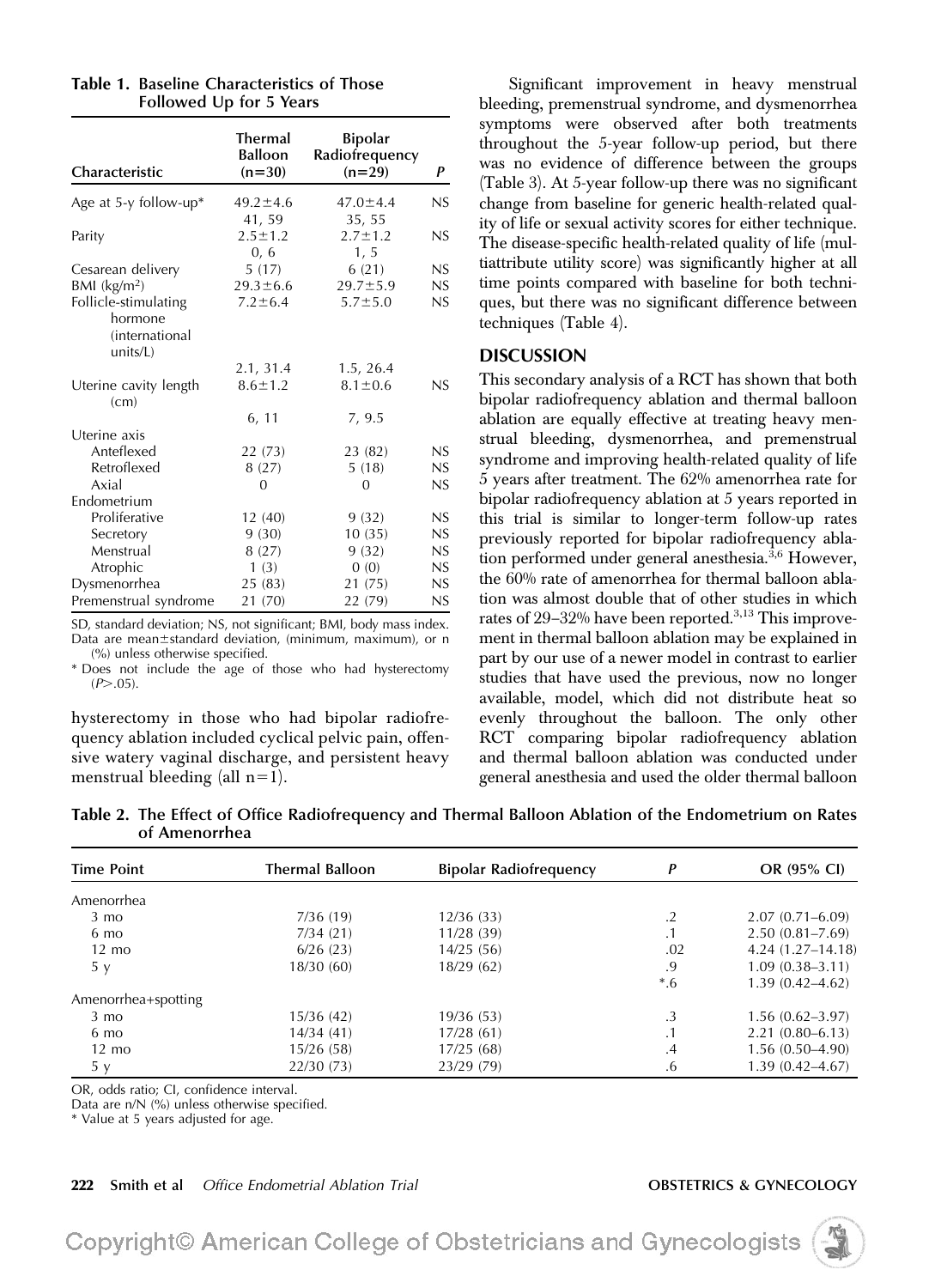| <b>Time Point</b>                                            | <b>Thermal</b><br><b>Balloon</b> | <b>Bipolar</b><br>Radiofrequency | P                | OR (95% CI)              |
|--------------------------------------------------------------|----------------------------------|----------------------------------|------------------|--------------------------|
| Heavy bleeding now improved                                  |                                  |                                  |                  |                          |
| $3 \text{ mo}$                                               | 33/36 (92)                       | 34/36 (94)                       | .6               |                          |
|                                                              |                                  |                                  |                  | $1.54(0.24 - 9.85)$      |
| 6 mo                                                         | 30/33 (91)                       | 28/28 (100)                      | $\cdot$ .2       | $6.54 (0.32 - 132.29)^*$ |
| $12 \text{ mo}$                                              | 24/26 (92)                       | 23/23 (100)                      | $\cdot$ 3        | 4.80 $(0.22 - 105.26)^*$ |
| 5y                                                           | 26/27 (96)                       | 24/25 (96)                       | .9               | $0.92(0.05-25.59)$       |
| Period pain now improved                                     |                                  |                                  |                  |                          |
| $3 \text{ mo}$                                               | 22/29 (76)                       | 23/30 (77)                       | .9               | $1.05(0.32 - 3.47)$      |
| 6 mo                                                         | 21/29 (72)                       | 20/24(83)                        | .3               | $1.90(0.50 - 7.33)$      |
| $12 \text{ mo}$                                              | 12/21(57)                        | 16/21(78)                        | $\cdot$ 2        | $2.40(0.64 - 9.03)$      |
| 5 y                                                          | 18/21(86)                        | 17/21(81)                        | .7               | $0.71(0.14-3.64)$        |
| Improvement in emotional symptoms of premenstrual            |                                  |                                  |                  |                          |
| syndrome                                                     |                                  |                                  |                  |                          |
| $3 \text{ mo}$                                               | 9/21(43)                         | 17/26(65)                        | $\cdot$ 1        | $2.52(0.77 - 8.22)$      |
| 6 mo                                                         | 11/22(50)                        | 11/18(61)                        | .7               | $1.57(0.44 - 5.56)$      |
| $12 \text{ mo}$                                              | 10/16(63)                        | 10/20(50)                        | $.5\overline{ }$ | $0.60(0.16 - 2.29)$      |
| 5 <sub>y</sub>                                               | 13/21(62)                        | 14/22(64)                        | .9               | $1.08(0.31 - 3.71)$      |
| Improvement in physical symptoms of premenstrual<br>syndrome |                                  |                                  |                  |                          |
| $3 \text{ mo}$                                               | 12/21(57)                        | 15/25(60)                        | .8               | $1.13(0.35-3.65)$        |
| 6 mo                                                         | 14/21(67)                        | 12/17(71)                        | .8               | $1.20(0.30-4.78)$        |
| $12 \text{ mo}$                                              | 8/16(50)                         | 13/20(65)                        | .4               | $1.86(0.48 - 7.12)$      |
| 5у                                                           | 14/22(64)                        | 15/21(71)                        | .6               | $1.43(0.40 - 5.16)$      |

| Table 3. The Effects of Office Radiofrequency and Thermal Balloon Ablation of the Endometrium on |  |  |  |  |
|--------------------------------------------------------------------------------------------------|--|--|--|--|
| Menstruation, Dysmenorrhea, and Premenstrual Syndrome                                            |  |  |  |  |

OR, odds ratio; CI, confidence interval.

Data are n/N (%) unless otherwise specified.

\* For the purpose of working out, the odds ratio a value of 1 was used instead of 0.

ablation technology. Although the authors reported that bipolar radiofrequency ablation was superior to thermal balloon ablation at 5-year follow-up, this conclusion was not substantiated by their results that showed no significant differences in rates of amenorrhea (relative risk 1.6 [95% CI 0.93-2.6]).<sup>3</sup> This group have just reported their 10-year follow-up data and again identified no differences in longer-term rates of amenorrhea (relative risk 1.1 [95% CI, 0.83-1.5]).<sup>4</sup>

The strength of this trial includes its strict randomization and its originality comparing ablative technologies in the office setting. Although we achieved more complete follow-up at 5 years than at 12 months,<sup>1</sup> the  $27\%$  loss to follow-up may have affected the validity of our findings to an uncertain degree. However, there were no significant differences in baseline characteristics between responders and nonresponders to postal questionnaires at 5 years. In keeping with other RCTs evaluating endometrial ablation, our primary outcome was amenorrhea.6,14,15 However, although this outcome is relatively objective, it may not be the most relevant clinical outcome when evaluating long-term successful treatment. This is because a proportion of women will enter menopause during follow-up, thereby increasing amenorrhea rates indirectly. The older mean age of the thermal balloon ablation group could explain the blunting of treatment effect seen at 5 years compared with that observed earlier at 12 months. However, an adjusted analysis using increasing age as a surrogate marker for menopause provided no evidence to support this contention. It should be noted that the mean ages of women in both treatment groups were younger than 51 years, the average age of female menopause.<sup>16</sup>

It was reassuring to note that other pertinent clinical outcomes supported the sustained and comparable effectiveness of bipolar radiofrequency ablation and thermal balloon ablation at 5 years; condition-specific health-related quality of life was substantially improved from baseline in both groups and nine in every 10 women treated avoided hysterectomy. Our surgical reintervention rates for heavy menstrual bleeding were consistent with rates reported in other trials of second-generation ablative technologies at 5 years.<sup>3,5</sup> Two of the four women in the thermal balloon ablation group who had a hysterectomy also had a preceding repeat thermal balloon ablation, suggesting that that there may not be any clinical benefit to this strategy. Office endometrial

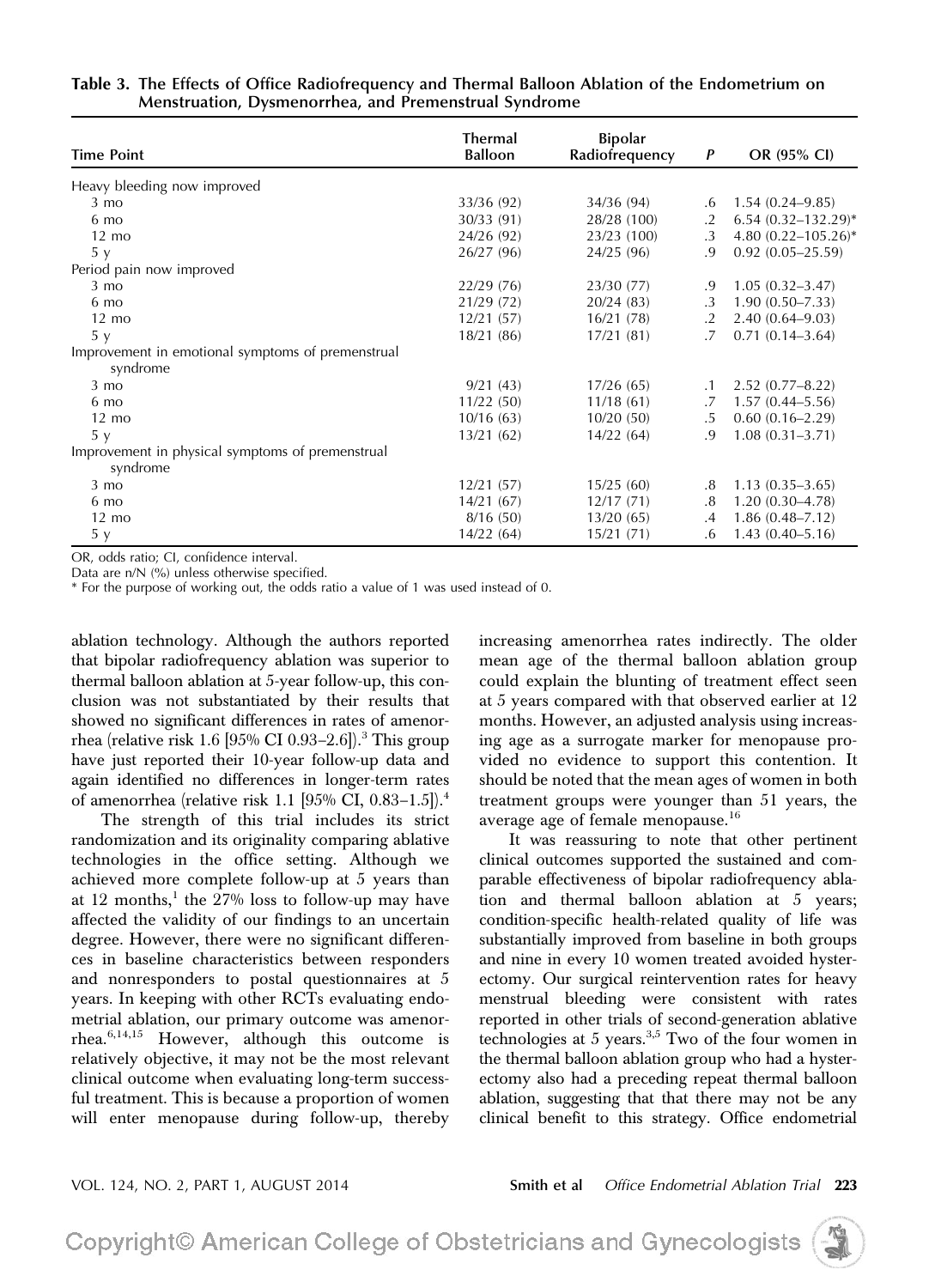| <b>Time Point</b>                                                                    | <b>Thermal Balloon</b> | <b>Bipolar Radiofrequency</b> | P               |
|--------------------------------------------------------------------------------------|------------------------|-------------------------------|-----------------|
| EuroQol change from baseline                                                         |                        |                               |                 |
| $3 \text{ mo}$                                                                       | 0.07(0.09; 36)         | 0.03(0.20; 35)                | $.9*$           |
| 6 mo                                                                                 | $-0.07$ (0.13; 32)     | $-0.07$ (0.15; 27)            | $.6*$           |
| $12 \text{ mo}$                                                                      | $-0.07$ (0.17; 24)     | 0.17(0.22; 25)                | .99*            |
| 5 y                                                                                  | 0.00(0.11; 28)         | $0.13$ $(0.25; 22)$           | $.1*$           |
| Health thermometer change from<br>baseline                                           |                        |                               |                 |
| $3 \text{ mo}$                                                                       | 5.0(26.0; 32)          | 1.5(30.0; 30)                 | $.5*$           |
| 6 mo                                                                                 | 5.0(22.5; 29)          | 2.5(35.0; 26)                 | $.4*$           |
| $12 \text{ mo}$                                                                      | 7.5(24.8; 21)          | $4.0$ (40.0; 22)              | $.9*$           |
| 5 y                                                                                  | 7.5(27.3; 26)          | 3.0(32.5; 25)                 | $.9*$           |
| Multiattribute utility score change<br>from baseline                                 |                        |                               |                 |
| $3 \text{ mo}$                                                                       | 39.3 (37.5; 36)        | 45.5 (45.2; 35)               | $.7*$           |
| 6 mo                                                                                 | 44.3 (43.8; 33)        | 42.4 (32.5; 27)               | $.7*$           |
| $12 \text{ mo}$                                                                      | 49.8 (34.7; 25)        | 46.2 (46.1; 26)               | .99*            |
| 5y                                                                                   | 54.7 (29.5; 26)        | 47.6 (37.9; 24)               | $.4*$           |
| Menorrhagia Outcome Questionnaire <sup>†</sup>                                       |                        |                               |                 |
| $3 \text{ mo}$                                                                       | 49.6 $(1.3; 36)$       | 49.8 (1.2; 36)                | $.7*$           |
| 6 mo                                                                                 | 49.5 (1.0; 33)         | 49.9 (1.2; 28)                | $.2*$           |
| $12 \text{ mo}$                                                                      | 49.7 (0.9; 25)         | 49.7 $(0.4; 26)$              | $.9*$           |
| 5y                                                                                   | 49.6 (1.4; 28)         | 49.5 (1.0; 21)                | $.7*$           |
| Sexual Activity Questionnaire pleasure<br>change from baseline                       |                        |                               |                 |
| $3 \text{ mo}$                                                                       | 1.0(4.0; 22)           | 0.0(4.5; 15)                  | $.2*$           |
| 6 mo                                                                                 | 2.0(4.0; 18)           | $0.0$ $(3.0; 13)$             | $.2*$           |
| $12 \text{ mo}$                                                                      | 1.5(4.5; 14)           | $-1.0$ (5.5; 11)              | $.6*$           |
| 5y                                                                                   | $-1.0$ (6.8; 20)       | $0.0$ $(5.0; 13)$             | $.9*$           |
| Sexual Activity Questionnaire discomfort<br>change from baseline                     |                        |                               |                 |
| $3 \text{ mo}$                                                                       | $0.0$ $(1.0; 23)$      | 0.0; (2.0; 16)                | $.2*$           |
| 6 mo                                                                                 | 0.0(1.0; 18)           | 0.0(2.5; 12)                  | $.9*$           |
| $12 \text{ mo}$                                                                      | 0.0(1.3; 15)           | 0.0(1.0; 10)                  | $.4*$           |
| 5 y                                                                                  | $0.0$ $(1.0; 20)$      | $-1.0$ (1.8; 12)              | $.3*$           |
| Sexual activity questionnaire increase in<br>habit change from baseline <sup>#</sup> |                        |                               |                 |
| $3 \text{ mo}$                                                                       | 11/27(41)              | 8/20(40)                      | $> 99^s$        |
| 6 mo                                                                                 | 3/21(14)               | 6/19(32)                      | $.2^{\$}$       |
| $12 \text{ mo}$                                                                      | 7/17(41)               | 5/17(29)                      | $.5^{\$}$       |
| 5y                                                                                   | 10/21(48)              | 4/13(31)                      | .9 <sup>§</sup> |

### Table 4. The Effects of Office Radiofrequency and Thermal Balloon Ablation of the Endometrium on Quality-of-Life Measures

Data are median (interquartile range; n) or n/N (%) unless otherwise specified.<br>\* Derived from Mann–Whitney U test.

 $<sup>†</sup>$  Menorrhagia outcome questionnaire standardized to a mean of 50. Posttreatment scores only.</sup>

‡ "Much or somewhat more" compared with "the same or less." Data are n/N (%).

 $\frac{1}{2}$  Derived from  $\chi^2$  test.

ablation may be convenient, but it is important that women are fully counseled about the longer-term effects of treatment. They should understand that clinical outcomes appear equivalent to data from inpatient procedures performed under general anesthesia and that approximately 10% of women will require subsequent hysterectomy within 5 years. Such information will facilitate clinical decision-making for women and their clinicians.

### REFERENCES

- 1. Clark TJ, Samuels N, Malick S, Middleton L, Daniels J, Gupta J. Bipolar Radiofrequency compared with thermal balloon endometrial ablation in the office: a randomized controlled trial. Obstet Gynecol 2011;117:1228.
- 2. Jack SA, Cooper KG, Seymour J, Graham W, Fitzmaurice A, Perez J. A randomised controlled trial of microwave endometrial ablation without endometrial preparation in the outpatient setting: patient acceptability, treatment outcome and costs. BJOG 2005;112:1109–16.

Copyright© American College of Obstetricians and Gynecologists